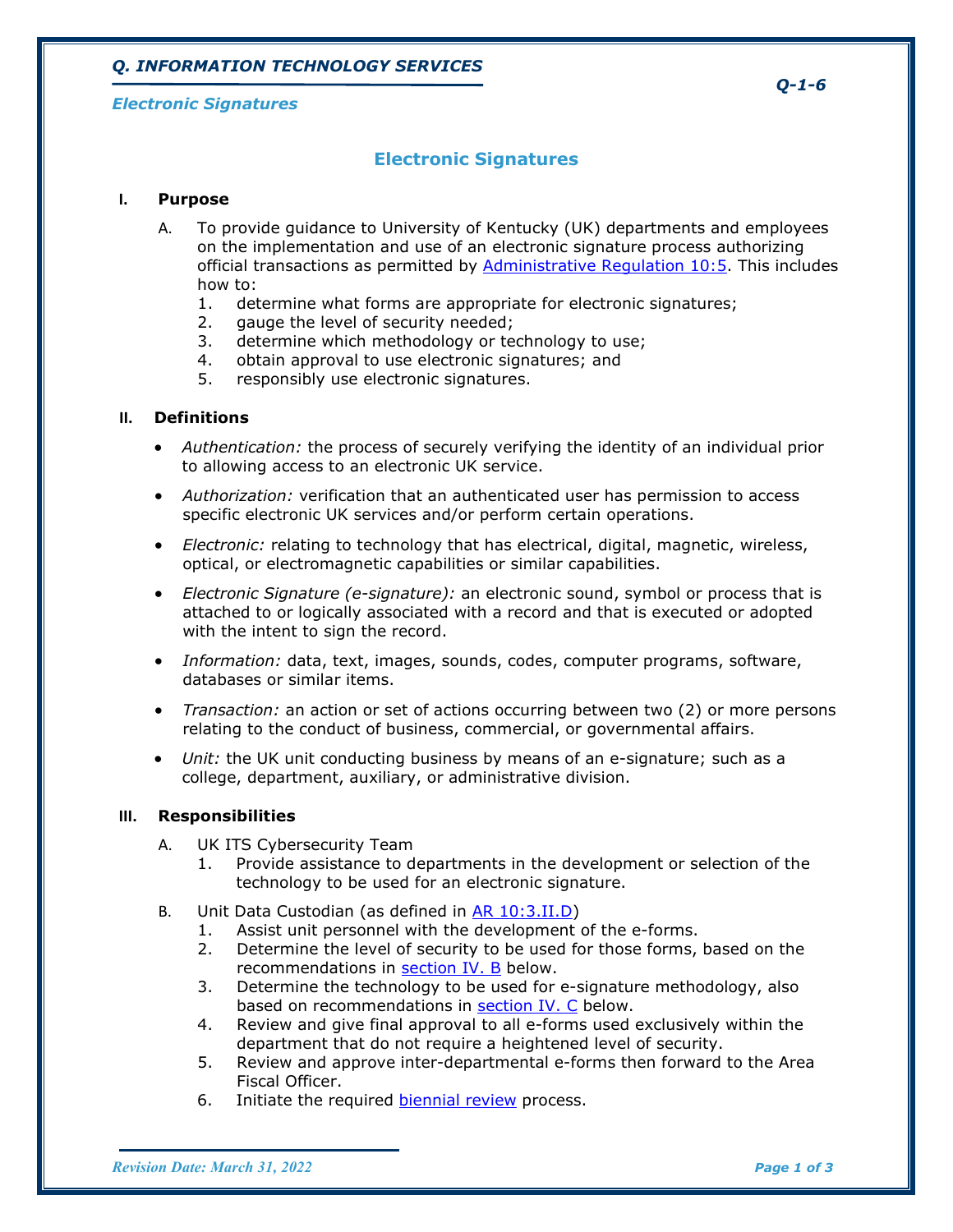# *Q. INFORMATION TECHNOLOGY SERVICES*

### *Electronic Signatures*

- C. Area Fiscal Officer
	- 1. Review and approve inter-departmental e-forms.
	- 2. Submit e-forms to the Executive Vice President for Finance and Administration for final approval.
- D. Employees
	- 1. Users must keep their unique authorization information secure and secret.
	- 2. The use of unique identifiers (e.g., passwords, PINs, etc.) must not be shared in order to protect the integrity of electronic authorization and authentication.

### **IV. Policy**

- A. UK considers electronic forms or e-forms to include:
	- 1. Any electronic process that requires authorization for its transaction to be initiated;
	- 2. Any electronic document that requires authorization for its intended transaction to be initiated; or
	- 3. Any electronic transaction that would otherwise require a handwritten signature for its intended action to be initiated.
- <span id="page-1-0"></span>B. The e-signatures process must be secure:
	- 1. Acceptable level of security:
		- Standard username and password protected authorization, as well as a second method of authorization such as, but not limited to:
		- a. Single use password device
		- b. Physical security token (e.g., thumb drive with embedded digital certificate)
		- c. Two-party security token submission
- <span id="page-1-1"></span>C. Methodologies to be used:
	- 1. Preferred technologies to be used in either level of security are:
		- a. ERP Automated Workflow
		- b. [Adobe Secure Sign](https://helpx.adobe.com/acrobat/kb/certificate-signatures.html)
		- c. UK Active Directory Authentication
	- 2. Other technologies that may be conditionally used in heightened level of security are:
		- a. Public Key Infrastructure
		- b. Proprietary technology
		- c. Other (with approval given by Information Technology Services)
		- d. Certain technologies will require proof of appropriate audit trail

#### <span id="page-1-2"></span>**V. Procedures**

- A. Electronic Signature Approval Process:
	- 1. Any proposal for the implementation of an electronic signature must include:
		- a. What the signature would be authorizing
		- b. A rational for the level of security requested
		- c. Detail of the methodology/technology used for the signature
		- d. Potential risks and costs associated with implementation